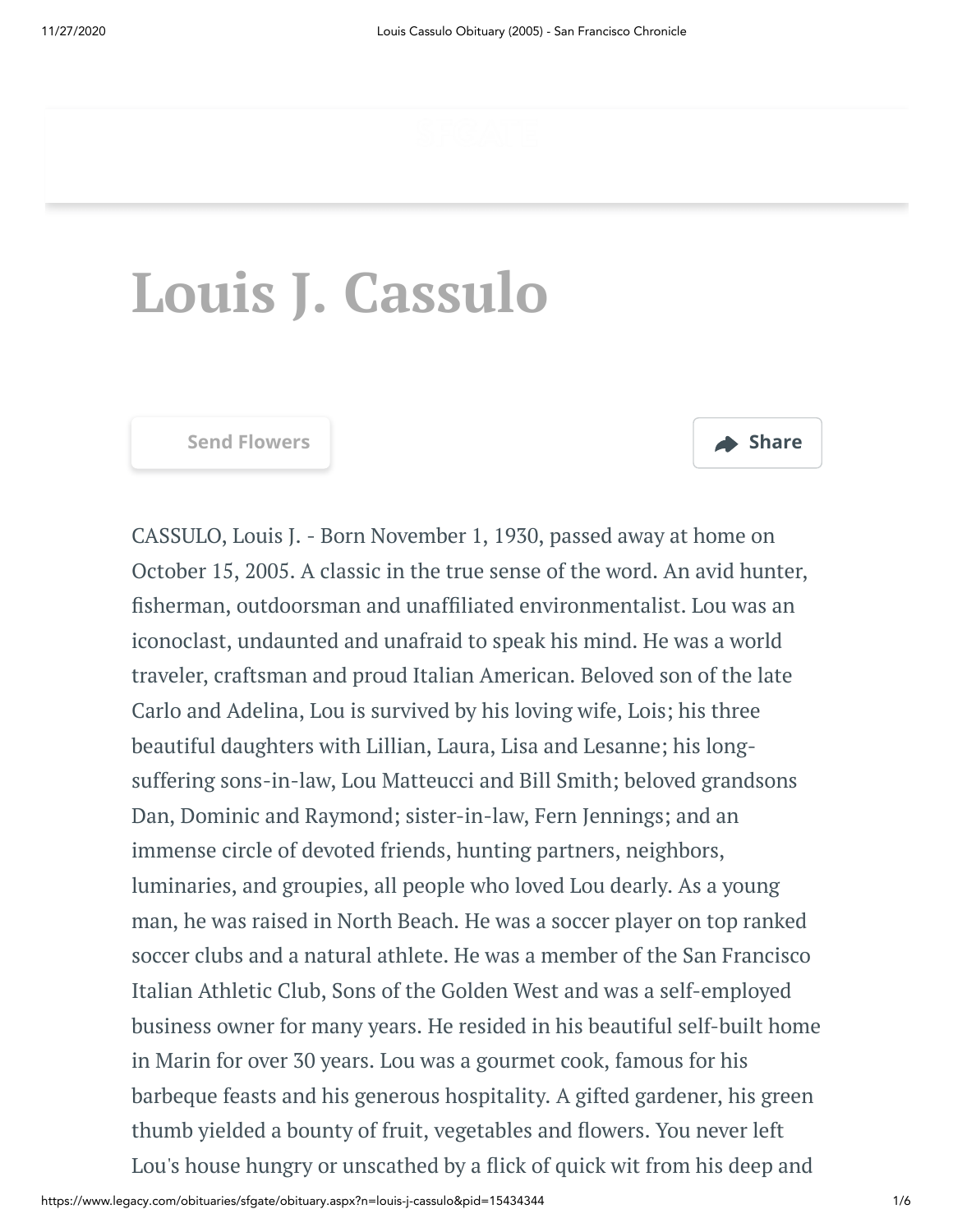distinctive voice. Lou would literally give you the shirt off his back and always went out of his way to make his guests feel welcomed. Lou had a great sense of humor, often with self deprecation, and to "just spice it up," he would stir the dinner dialogues as he did his sauces. Lou was one "tough old bastard" who found his solace in his hunting house in Princeton with his loyal dogs, Fritz and Klaus. As the ducks circled his blind, Lou always stood ready, dog at his side, downwind, a sure shot who knew precisely what he was about. If you listen closely when you think of Lou, you may hear Sinatra singing, "I did it My Way," because like Sinatra, you can't fill the void when a legend passes. Just sit back and enjoy the music that was Lou Cassulo's life. Friends wishing to celebrate Lou's memory may join the family at Deer Park Villa, 367 Bolinas Road, Farifax, CA, 94930, on Tuesday, October 25, from 1-3pm. Donations may be sent to the Salesian Boy's and Girl's Club, 670 Filbert St, SF, CA 94123 or the Nevada SPCA, 4800 W. Dewey Drive, Las Vegas, NV 94123. MONTE'S CHAPEL OF THE HILLS Family Owned & Operated San Anselmo - (415) 453-8440

To Plant Memorial Trees in memory, please visit our [Sympathy](https://sympathy.legacy.com/en-us/funeral-flowers/name/louis-cassulo-funeral-flowers/p15434344/?affiliateId=662&pm=240) Store.

Published in San Francisco Chronicle on Oct. 19, 2005.



# **MEMORIES & CO N DOLE N CES**

What would you like to say about Louis?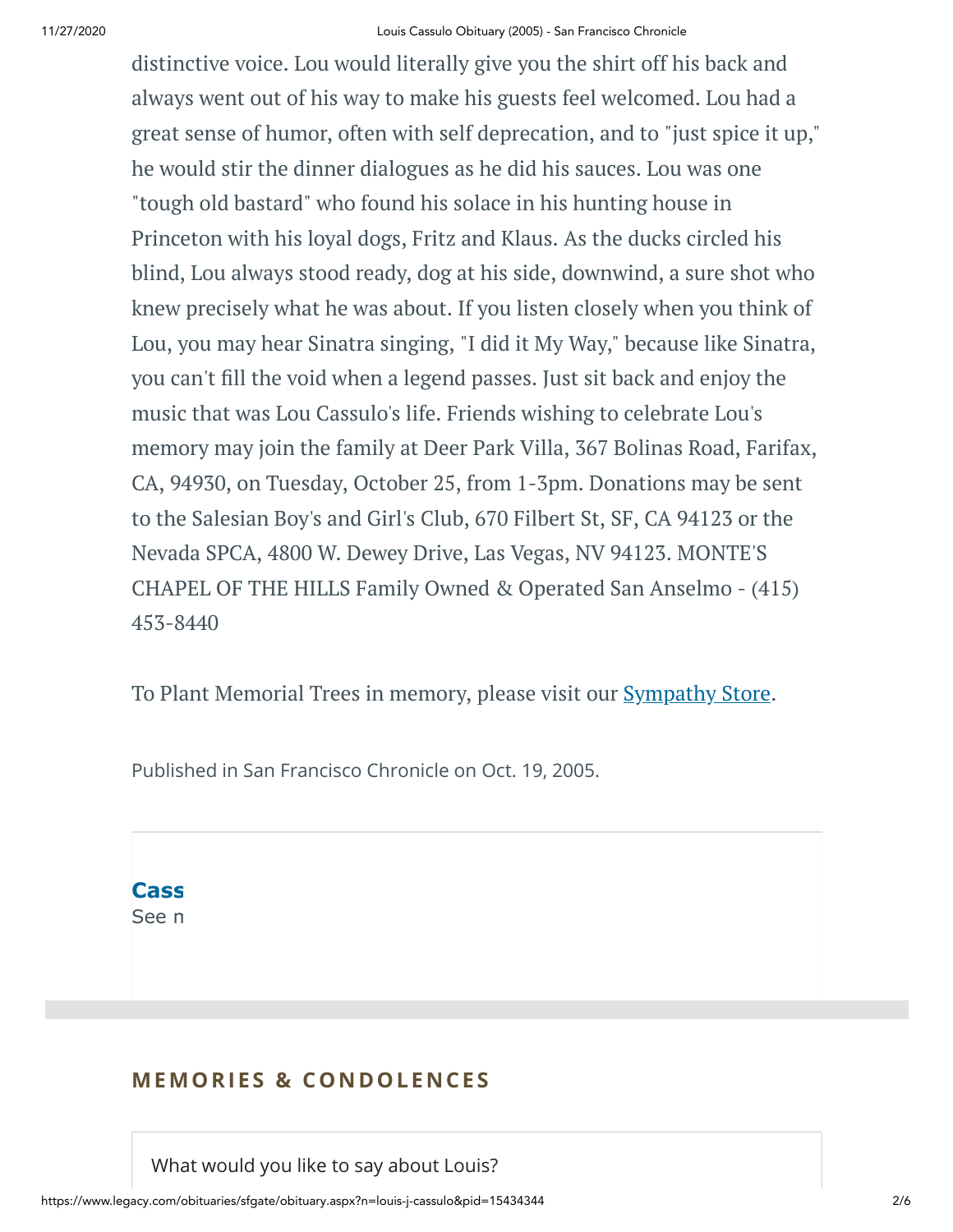Not sure what to say?  $\blacktriangleright$ 

Add a photo

Your Name

Your Email Address

Your Relationship

 $\boxdot$  Get email updates for this page

**Add Memory**

[Posting Guidelines](https://www.legacy.com/guestbooks/posting-guidelines.aspx?n=Louis-Cassulo&pid=15434344) | [FAQ](https://www.legacy.com/guestbooks/faq.aspx?n=Louis-Cassulo&pid=15434344)

**5 entries**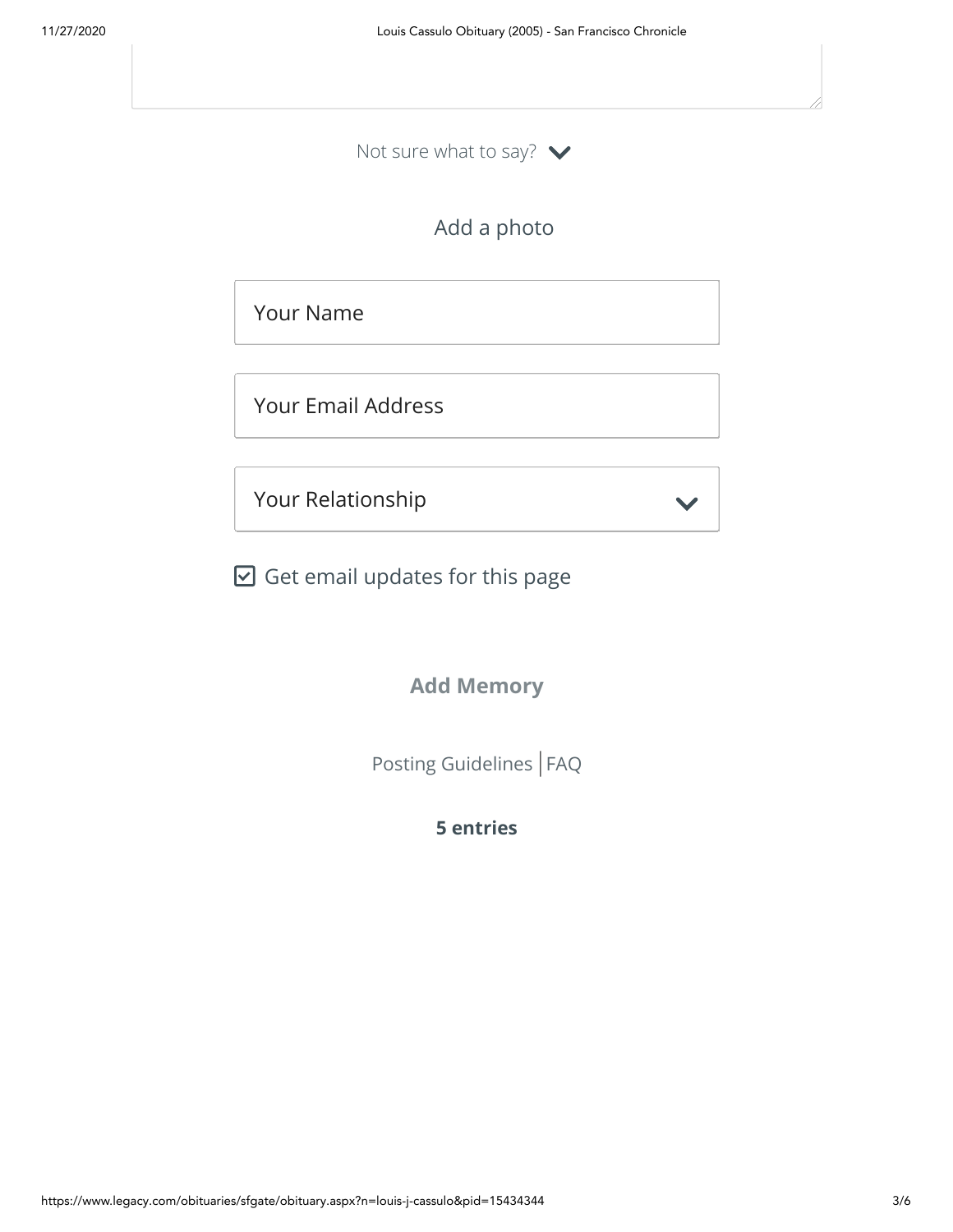October 26, 2005

You will always be a part of are life.Thank you for being wonderful neighbors.

### **Michael&Kristin**

October 25, 2005

Our thoughts and prayers are with you Laura, Lou, Dan and Dom. May the wonderful memories of your Father bring you comfort now. Love, Delores, Gary, Alex, Ashley, Aaron and Melissa, etc.

### **Delores Arabian**

October 23, 2005

My prayers and condolences to Lois and Louis' 3 daughters and their families over the loss of Louis. I regret I cannot make the memorial since I am out of the country.

Louis was a unique and wonderful man, who brought much enrichment to all our lives.

Sincerely,

Gene Ceccotti

**Eugene Ceccotti**

October 20, 2005

Laua, my sympathies to you, your mom and family. Though I didn't know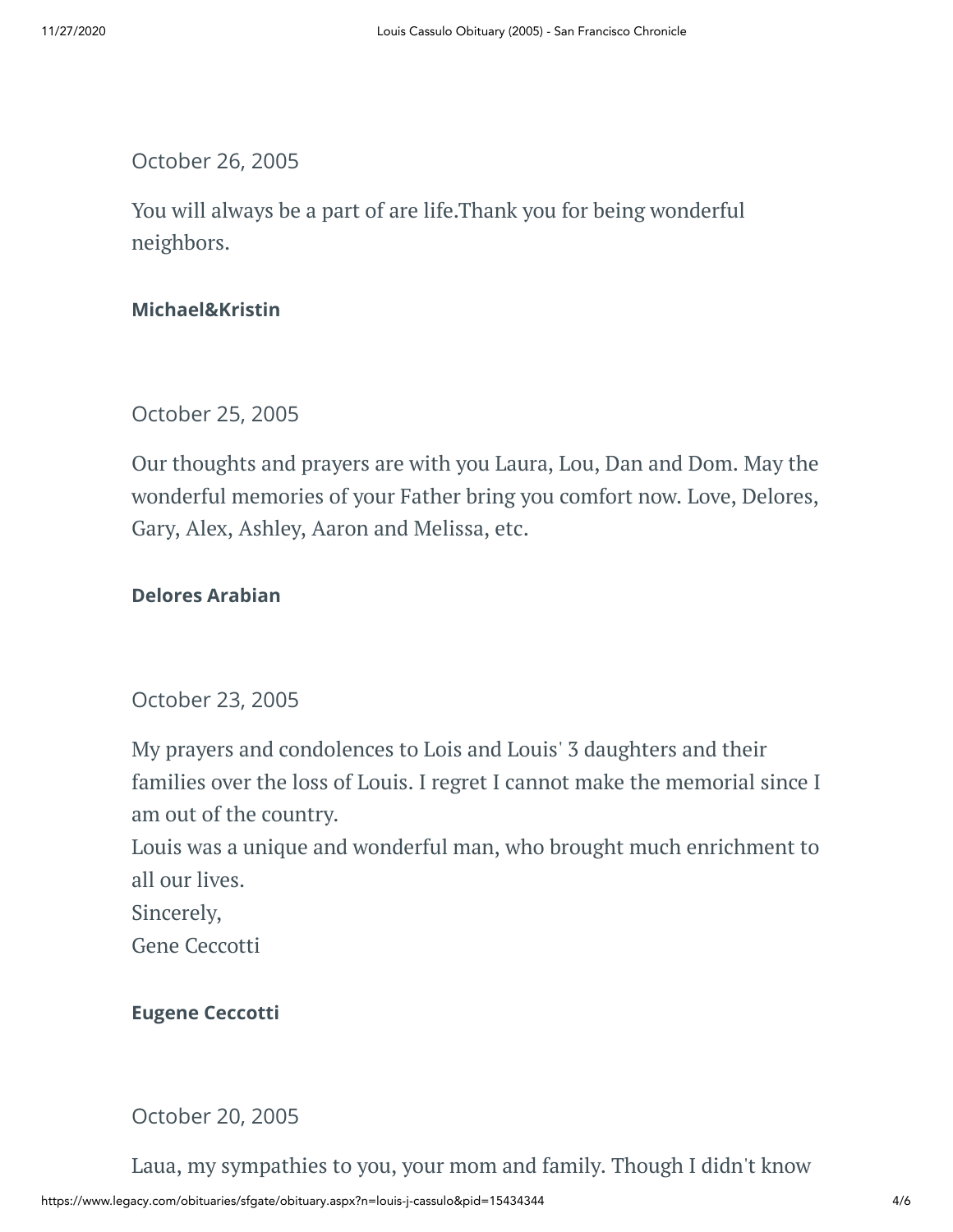your dad, he sounds like a great person--good role model and someone who enjoyed his life to the fullest. A lot of fun, too. You were lucky to have him and he you. Take care, Deb Goodin

**Debbie Goodin**

October 19, 2005

All my heartfelt condolences to you, Laura,Lou and Family. My prayers are with you at a time of great loss. All our Love, Nettie, Jeff, Zach and Spencer

#### **Annette Alioto**

# **INVITE OTHERS TO ADD MEMORIES**

Share to let others add their own memories and condolences



# **ADVICE & SUPPORT**

**[The Five Stages of Grief](https://www.legacy.com/news/advice-and-support/article/the-five-stages-of-grief)**

**[Sympathy Advice](https://www.legacy.com/news/advice-and-support/article/sympathy-and-condolence-advice)**

**[What Is a Eulogy?](https://www.legacy.com/news/advice-and-support/article/what-is-a-eulogy)**

#### **[Funeral Flower Etiquette](https://sympathy.legacy.com//en-us/funeral-flowers/article/funeral-flower-etiquette/)**